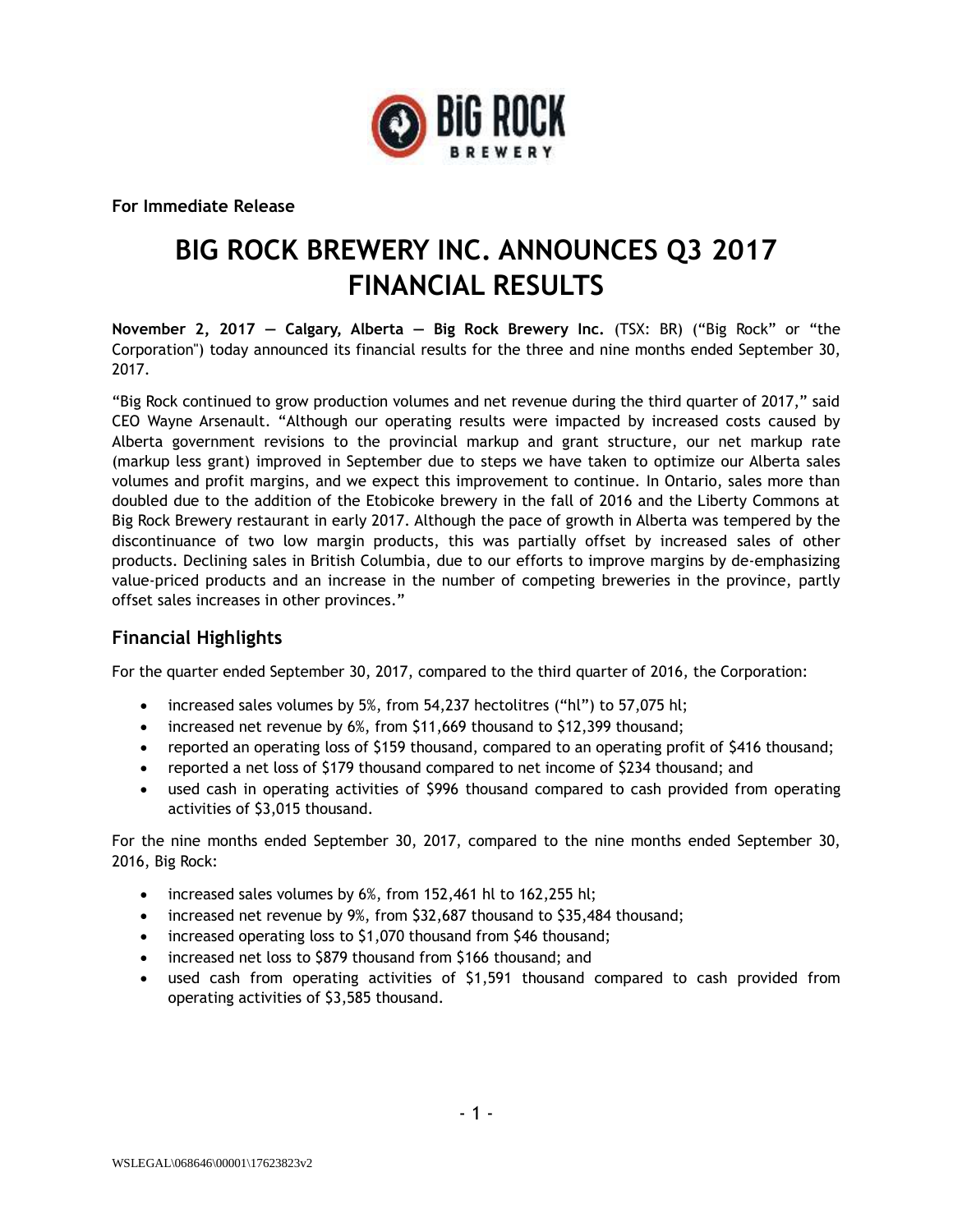### **Operating Highlights**

Big Rock's operating results for July and August of 2017 continued to be negatively impacted by increased costs caused by the Alberta government's revision in August 2016 to the markup and grant structure. Under this revised structure, the maximum grant available to producers is achieved at an equivalent annual Alberta sales level of 150,000 hl. The amount of grant a producer can qualify for is reduced below the maximum, on an increasing scale, as sales in Alberta exceed 150,000 hl. Big Rock's Alberta sales volumes exceed this threshold, which has resulted in higher net costs per hectolitre ("hl") compared to the costs per hl imposed by the markup program that was in place during the first half of 2016. In order to improve Big Rock's grant rate going forward, the Corporation has taken steps to optimize its Alberta sales volumes and profit margins by discontinuing two lower margin products. As a result, Big Rock's net markup rate (markup less grant) improved in September 2017 and the Corporation expects this to continue for the next six to twelve months. Big Rock will continue discussions with the Alberta government with the objective of improving the environment for growth beyond 150,000 hl in the province. The number of limited-time offer price discounts presented to customers during the first nine months of 2017 were reduced, and to further alleviate the impact of the higher net markup rates, price increases have been put in place in Alberta for the fourth quarter of 2017 on Big Rock's valuepriced and private-label products.

Big Rock grew production volumes and net revenue for the three and nine months ended September 30, 2017. In Ontario, sales more than doubled, when compared to the same period in 2016, due to the addition of the Etobicoke brewery in the fall of 2016 and the Liberty Commons at Big Rock Brewery restaurant in early 2017. Big Rock beer products are now available in all three key retail channels in Ontario: the Liquor Control Board of Ontario retail stores, The Beer Store outlets and licensed grocery chains.

Although the pace of growth in Alberta during the third quarter was tempered considerably by the discontinuance of two low margin products, this was partially offset by increased sales of both Alberta Genuine Draft ("AGD"), Big Rock's most approachable lager, and Big Rock branded products.

Sales of Big Rock products in British Columbia ("BC") declined during the third quarter of 2017 compared to the same period in 2016, due to a conscious effort to improve margins by de-emphasizing value-priced products, and an increase in the number of breweries and products vying for a limited number of listings available through BC government and retail channels.

Sales of Big Rock packaged products increased in the quarter, particularly in Alberta, led by AGD, private-label brands, the limited-edition Canada 150 and fall edition variety packs, Big Rock's flagship Traditional brand and newer brands such as Pilsner and Rhinestone Cowboy. The packaged product increases were partially offset by decreases in keg sales due to overall industry declines in keg sales and the proliferation of new craft breweries in Alberta, which tend to sell exclusively in keg format in their early stages. Similar trends were seen in the Corporation's private-label business, where new packaged products contributed to increased sales but on-premise keg sales declined.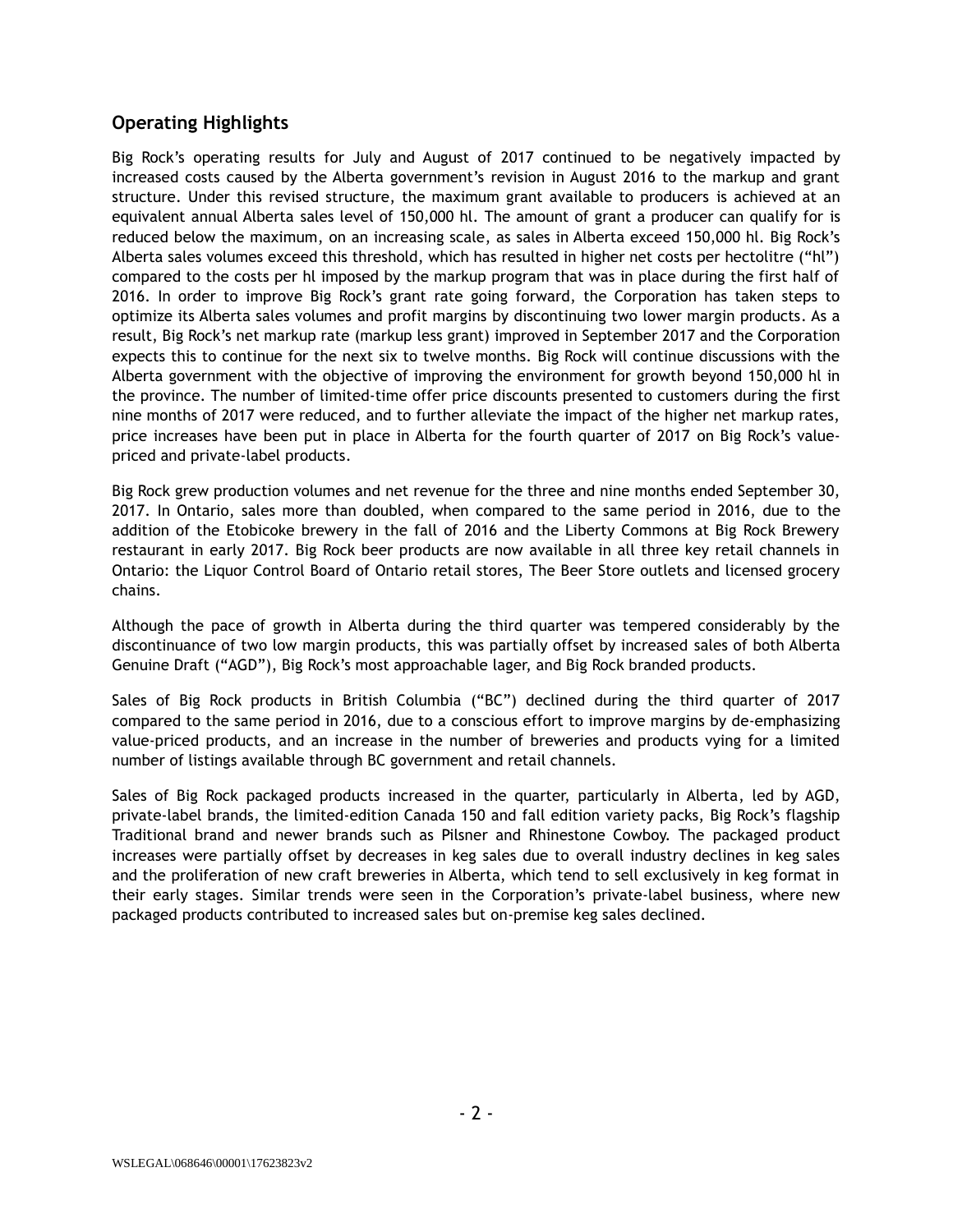#### Summary of Results

| \$000, except hl, per hl and per share amounts | Three months ended<br>September 30 |        |      | Nine months ended<br>September 30 |      |         |      |         |
|------------------------------------------------|------------------------------------|--------|------|-----------------------------------|------|---------|------|---------|
|                                                | 2017                               |        | 2016 |                                   | 2017 |         | 2016 |         |
| Sales volumes (hl)                             |                                    | 57,075 |      | 54,237                            |      | 162,255 |      | 152,461 |
| Net revenue                                    | S.                                 | 12,399 | S.   | 11,669                            | \$   | 35,484  | \$   | 32,687  |
| Operating profit (loss)                        |                                    | (159)  |      | 416                               |      | (1,070) |      | (46)    |
| Net income (loss)                              |                                    | (179)  |      | 234                               |      | (879)   |      | (166)   |
| Net income (loss) per share                    | \$                                 | (0.03) | \$   | 0.03                              | \$   | (0.13)  | \$   | (0.02)  |
| \$ per hl                                      |                                    |        |      |                                   |      |         |      |         |
| Net revenue                                    | S.                                 | 217.24 | Ś.   | 215.15                            | S.   | 218.69  | Ś    | 214.40  |
| Cost of sales                                  |                                    | 124.45 | Ś    | 112.97                            | Ŝ.   | 127.85  | Ś    | 118.14  |
| Operating profit (loss)                        | \$                                 | (2.79) | \$   | 7.67                              | \$   | (6.59)  | \$   | (0.30)  |

## **Additional Information**

The unaudited consolidated financial statements and Management's Discussion and Analysis for the three and nine months ended September 30, 2017, dated November 2, 2017 can be viewed on Big Rock's website at [www.bigrockbeer.com](http://www.bigrockbeer.com/) and on SEDAR at [sedar.com](http://www.sedar.com/) under Big Rock Brewery Inc.

# **Forward-Looking Information**

Certain statements contained in this news release constitute forward-looking statements. These statements relate to future events or Big Rock's future performance. All statements, other than statements of historical fact, may be forward-looking statements. Forward-looking information are not facts, but only predictions and generally can be identified by the use of statements that include words or phrases such as, "anticipate", "believe", "continue", "could", "estimate", "expect", "intend", "likely" "may", "project", "predict", "propose", "potential", "might", "plan", "seek", "should", "targeting", "will", and similar expressions. These statements involve known and unknown risks, uncertainties and other factors that may cause actual results or events to differ materially from those anticipated in such forward-looking statements. Big Rock believes that the expectations reflected in those forward-looking statements are reasonable but no assurance can be given that these expectations will prove to be correct and such forward-looking statements included in this News Release not be unduly relied upon by investors as actual results may vary materially from such forward-looking statements. These statements speak only as of the date of this News Release and are expressly qualified, in their entirety, by this cautionary statement.

In particular, this News Release contains forward-looking statements pertaining to the following:

- supply and demand of Big Rock's products;
- the impact of recent changes in Alberta markup rates; and
- the expected reduction in the net markup rate (markup less grant) in effect in Alberta for future periods.

With respect to the forward-looking statements listed above and contained in this News Release, management has made assumptions regarding, among other things:

• volumes in the current fiscal year will remain constant or will increase;